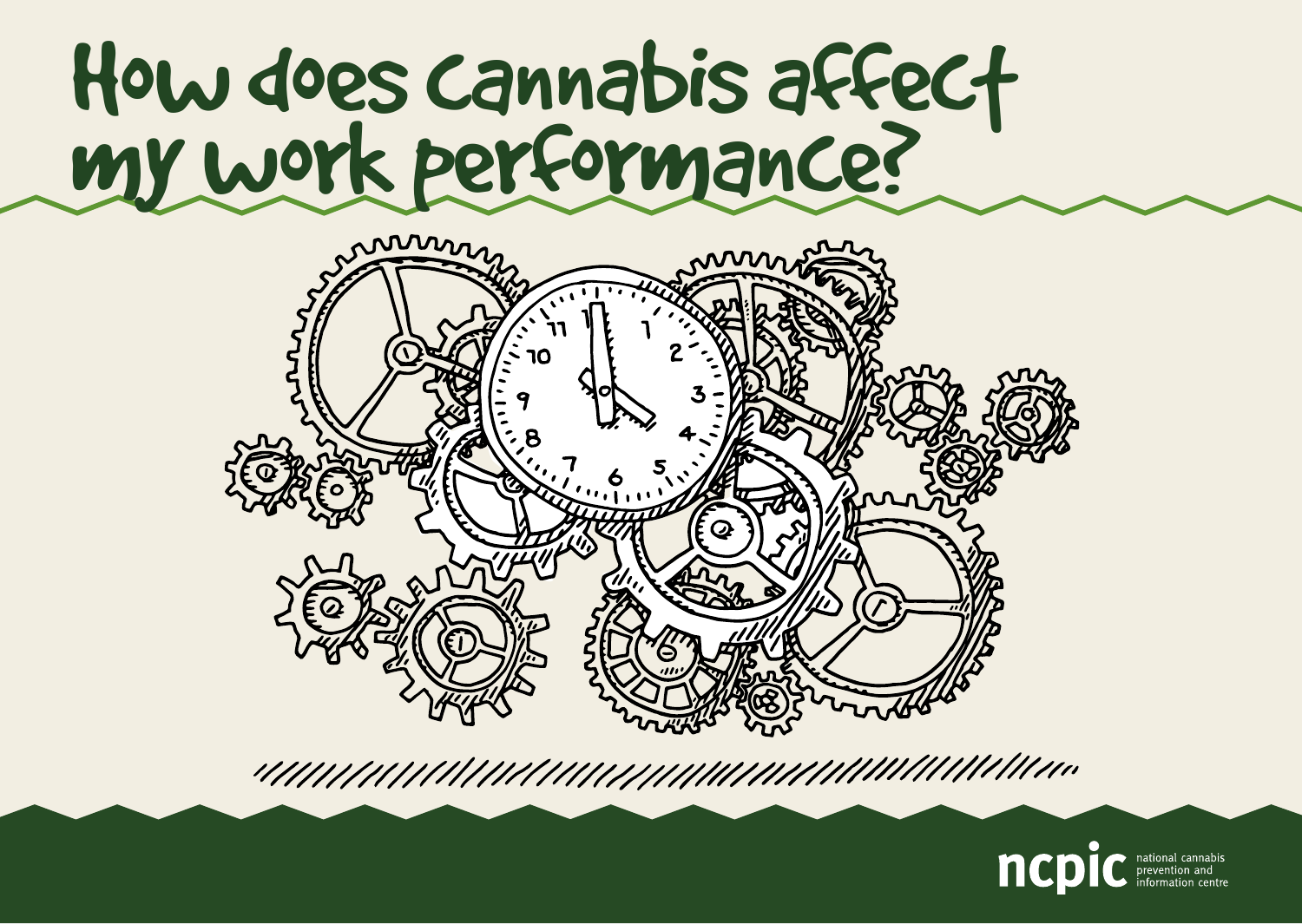## **How does cannabis affect my work performance?**

• Driving skills and ability to operate machinery

Using cannabis negatively affects your balance, coordination, short-term memory, thinking, movement and concentration.

#### • Accidents

Cannabis increases your risk of having an accident by impairing reaction time and performance of manual tasks. It lowers blood pressure which can make you faint.

• Problems with clients, co-workers and management

Cannabis can change your behaviour, motivation and ability to carry out your work duties effectively. People you work with may become concerned for their safety and frustrated with your performance.

• Poor decision-making

Cannabis affects short-term memory and logic, which can negatively affect your decision-making abilities.

#### • General skills

Using cannabis regularly can lead to a lack of motivation and energy. Your learning ability and productivity may be affected.

#### • Hangover

Even after using cannabis a number of hours ago, you can still experience drowsiness and exhibit poor coordination and inattention at work.

#### Longer-term effects

Respiratory illnesses and mental health problems including psychosis can be caused by cannabis use.

CAUTION! If you kill or injure someone while under the influence of cannabis, you MIGHT go to prison. If you are involved in an accident while under the influence of cannabis you MIGHT LOSE YOUR JOB AND RECEIVE NO COMPENSATION.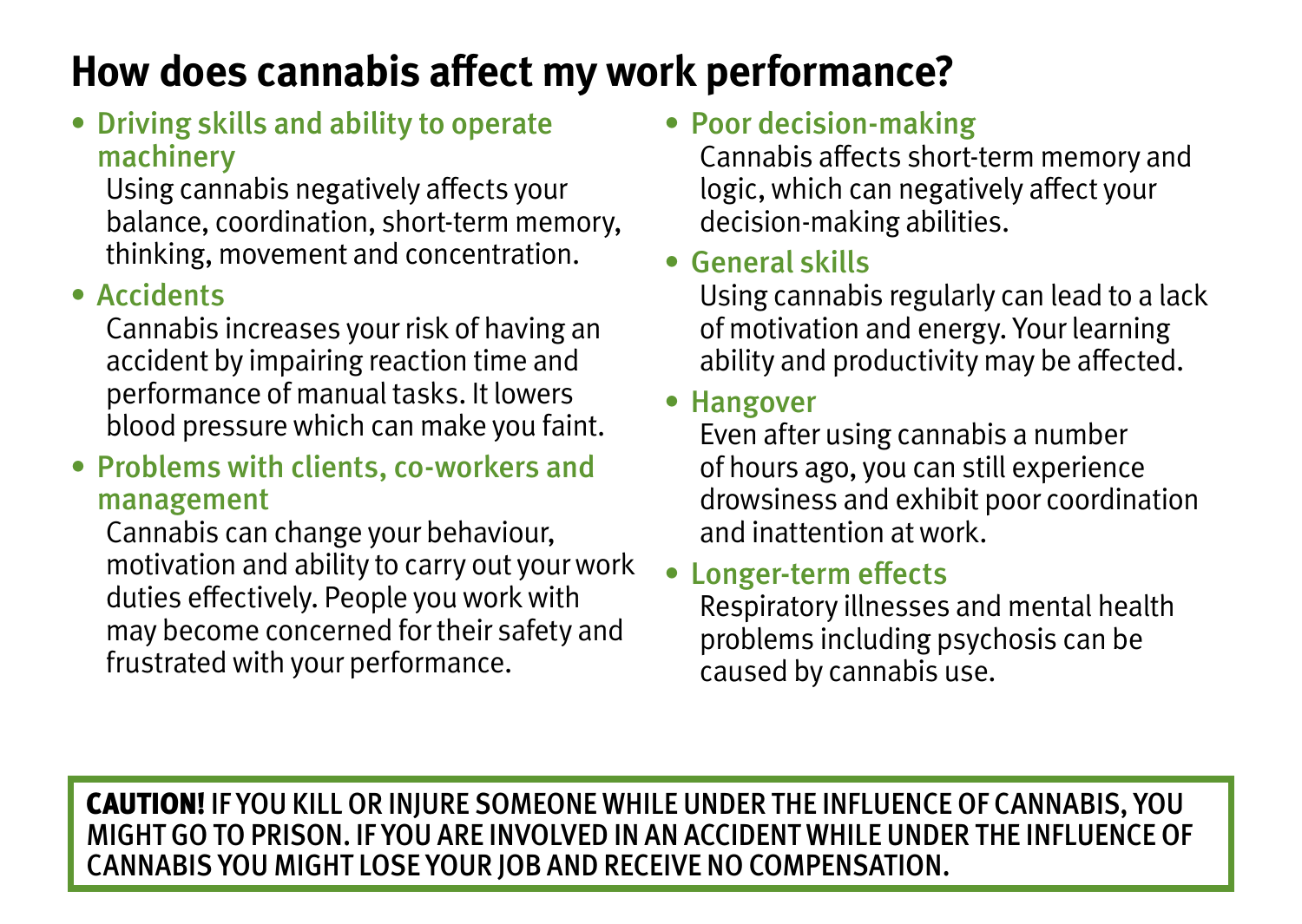# **Am I addicted to cannabis?**

Complete this quiz to find out if you're addicted to cannabis. Add up your scores and check out the feedback key on the back for your results.

#### **In the last month:**

1. Did you ever think your use of cannabis was out of control?

Never or almost never  $\Box$  0 **Sometimes** Often  $\Box$ 

Always or nearly always  $\Box$ 3

2. Did the prospect of missing a smoke make you very anxious or worried?

Never or almost never  $\Box$  0 **Sometimes** Often  $\Box$ Always or nearly always  $\Box$ 3

#### 3. Did you worry about your use of cannabis?

Not at all 0 A little 1 Quite a lot 2

A great deal 3

4. Did you wish you could stop? Never or almost never **Sometimes** Often Always or nearly always 3

5. How difficult would you find it to stop or go without?

Not difficult 0 Quite difficult 1 Very difficult Impossible 3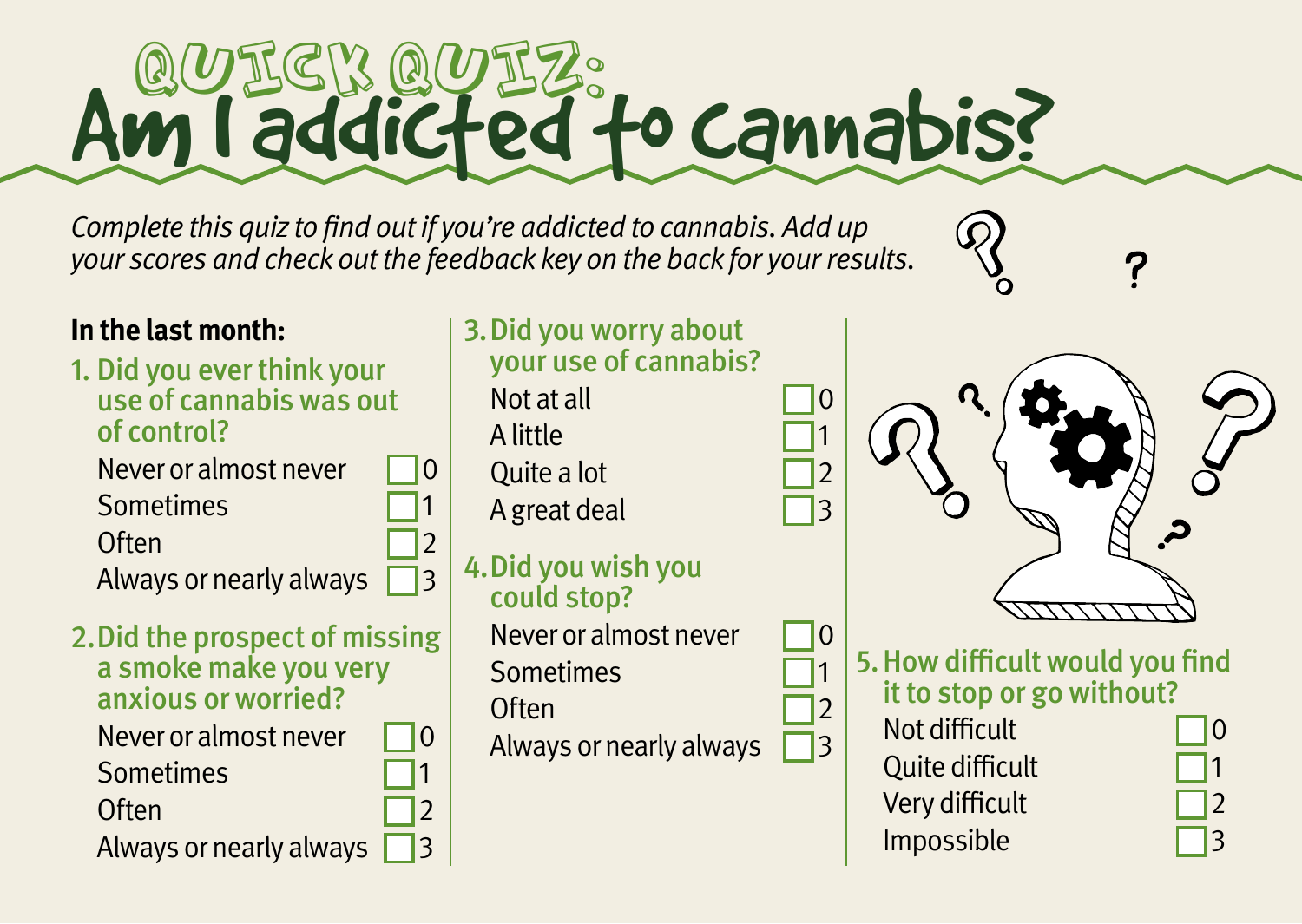# **My score is / 15**

| Score My level of addiction to cannabis |
|-----------------------------------------|
| 0 2 Nilorposticible                     |

- 0–3 Nil or negligible
- 4–6 Mild
- 7–9 Moderate
- 10–12 Substantial
- 13–15 Severe

#### **My score means I have a level of addiction to cannabis.**

**If you scored 3 or more, you are addicted to cannabis.**

# **Get help to quit cannabis:**

- **Read online: 'What's the Deal? A do-ityourself guide to quitting cannabis'.**
- Quit with our free online programs.
- • Call the free **Cannabis Information and Helpline** for counselling, referral and treatment advice: **1800 30 40 50.**
- • **Visit your doctor** and get a referral to an alcohol and other drugs centre.
- • Visit the **National Cannabis Prevention and Information Centre website (www.ncpic.org.au):** for factsheets, videos, self-help information and much more.

CAUTION! Remember, any cannabis use affects your performance, your SAFETY and THE SAFETY OF YOUR CO-WORKERS AT WORK.

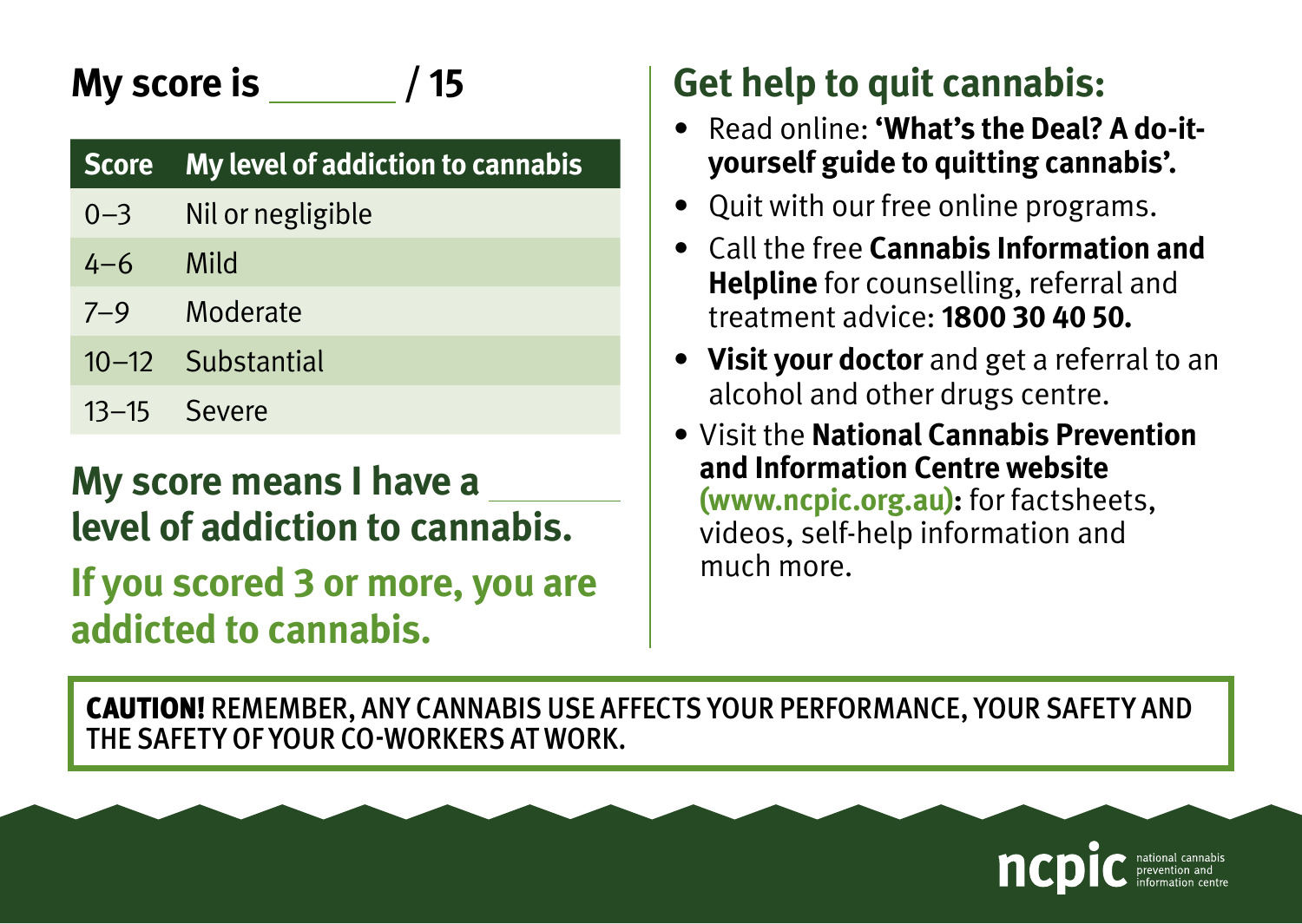# How does cannabis affect my health?

#### **In the short-term, cannabis can cause:**

- Feelings of well-being
- • Talkativeness
- • Drowsiness
- • Loss of inhibitions
- • Decreased nausea
- Increased appetite
- • Loss of coordination
- Bloodshot eves
- Drv eves, mouth and throat
- Anxiety and paranoia



#### **In the long term, cannabis can:**

- Increase your risk of respiratory diseases
- Decrease your memory and ability to learn or complete complex tasks
- Reduce your motivation and concentration
- Increase your risk of mental health problems including schizophrenia, depression and anxiety
- • Cause addiction

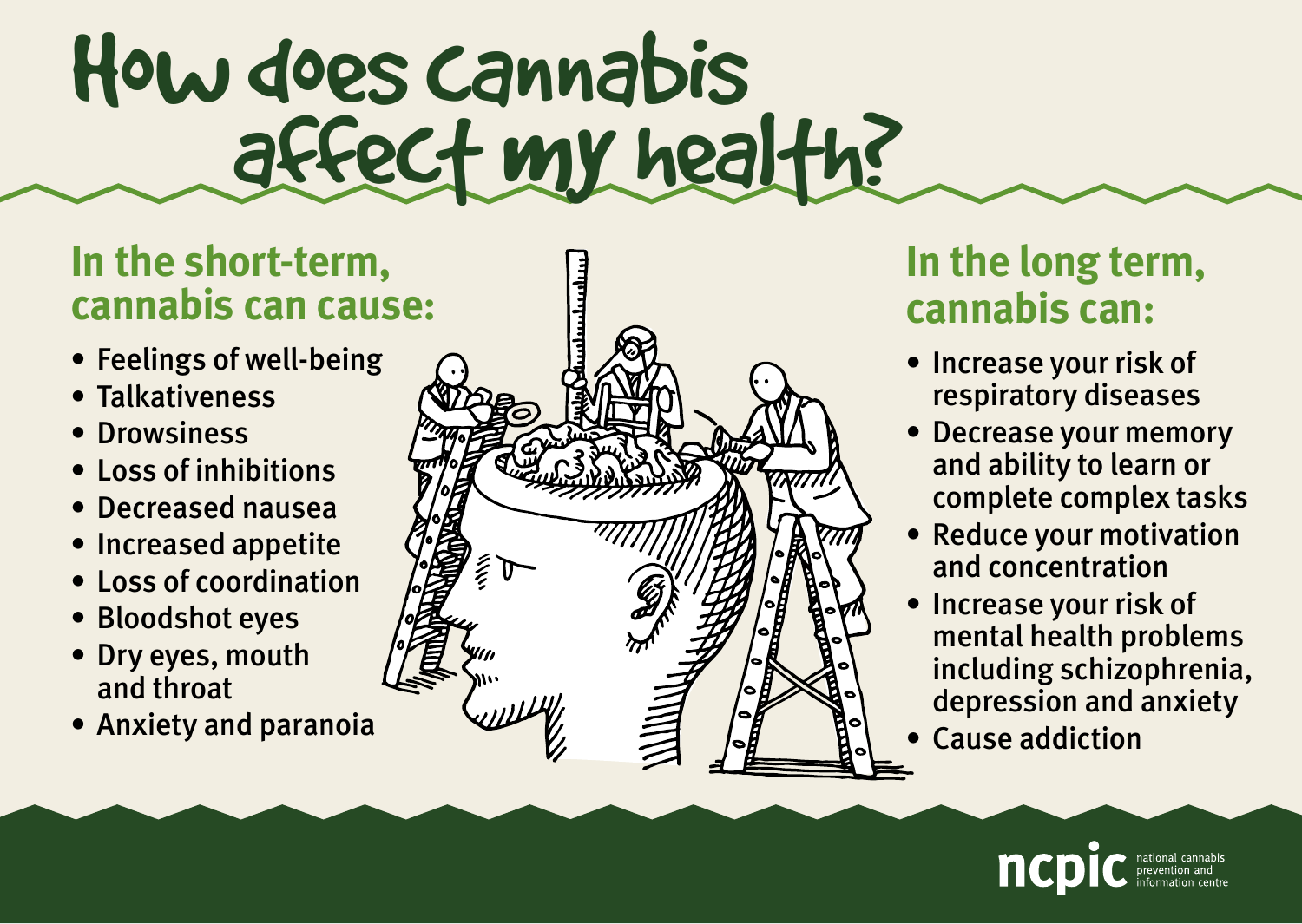# Cannabis and addiction

#### **What is cannabis addiction?**

- **Tolerance:** You need more and more cannabis to get the same effect
- **Withdrawal symptoms:** You experience irritability, trouble sleeping or depression when stopping cannabis
- **Using too much:** You use more cannabis than you mean to
- **Inability to quit:** You want to quit or cut down but you can't
- **Time:** You spend a lot of time finding, using or recovering from cannabis use
- **Sacrifices:** You give up important activities because of cannabis
- • **Use despite problems:** You use cannabis even when you know it's causing issues